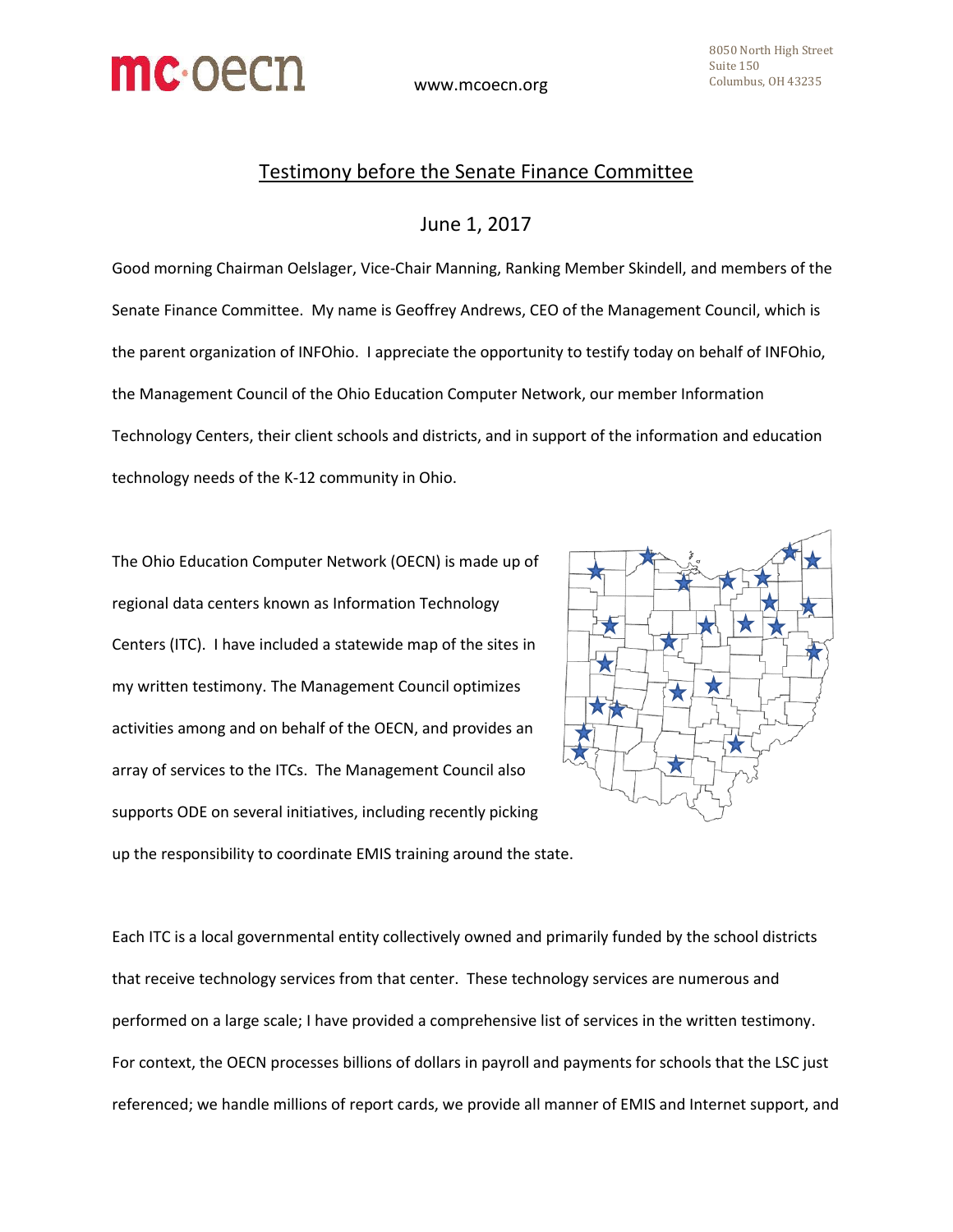we provide crucial electronic resources in support of the academic missions of the schools and students in Ohio.

As a collaborative of school districts, the ITCs offer these educational technology support services at significant savings to over 1000 school districts, community schools, ESCs, Career Tech Centers, and other K-12 entities in Ohio. The Management Council produces additional savings by optimizing capacities and purchases across the ITCs.

State funding in support of schools and ITCs comes from the Ohio Education Computer Network funding line 200-426. This line is currently proposed in sub HB 49 to be reduced from \$16.2M to \$15.9M. I am pleased to report that I am not here seeking any changes to this reduction; we continue to pursue efficiencies and costeffective collaborations across the state, providing high quality services while reducing costs. Briefly, the \$15.9M in line 426 is separated into three areas.

The first set aside, at \$10M, is for network connectivity. This is largely sent from ODE to districts, community schools, stem schools, ESCs, and non-public schools. Over 4000 school buildings in Ohio are each allocated

## *Services provided to schools by Information Technology Centers:*

- Class and student scheduling
- Grade reporting/Report cards
- Attendance and Discipline tracking
- Electronic grade books
- Parent access portals
- Library automation
- Digital learning resources covering PreK-12 across content areas
- Electronic databases that transcend career and college readiness
- Data analytics measuring student progress and program effectiveness
- Learning Management Systems
- Video Distance Learning that includes College Credit Plus access
- State Required EMIS reporting
- Special Education reporting
- Student Success dashboards
- Transportation routing
- Internet Access
- Internet 2
- Telephone systems
- Network management, including wireless management to classrooms
- Service Management Software
- Document and forms management
- Email and spam filtering
- Network security
- Data storage and backup/recovery
- Web hosting
- Server and virtual server hosting
- Disaster Recovery
- CIPA (Internet Protection)
- State testing access and support

\$1800 annually. To support the network, funds from 426 are also allocated to our partner, OARNET, for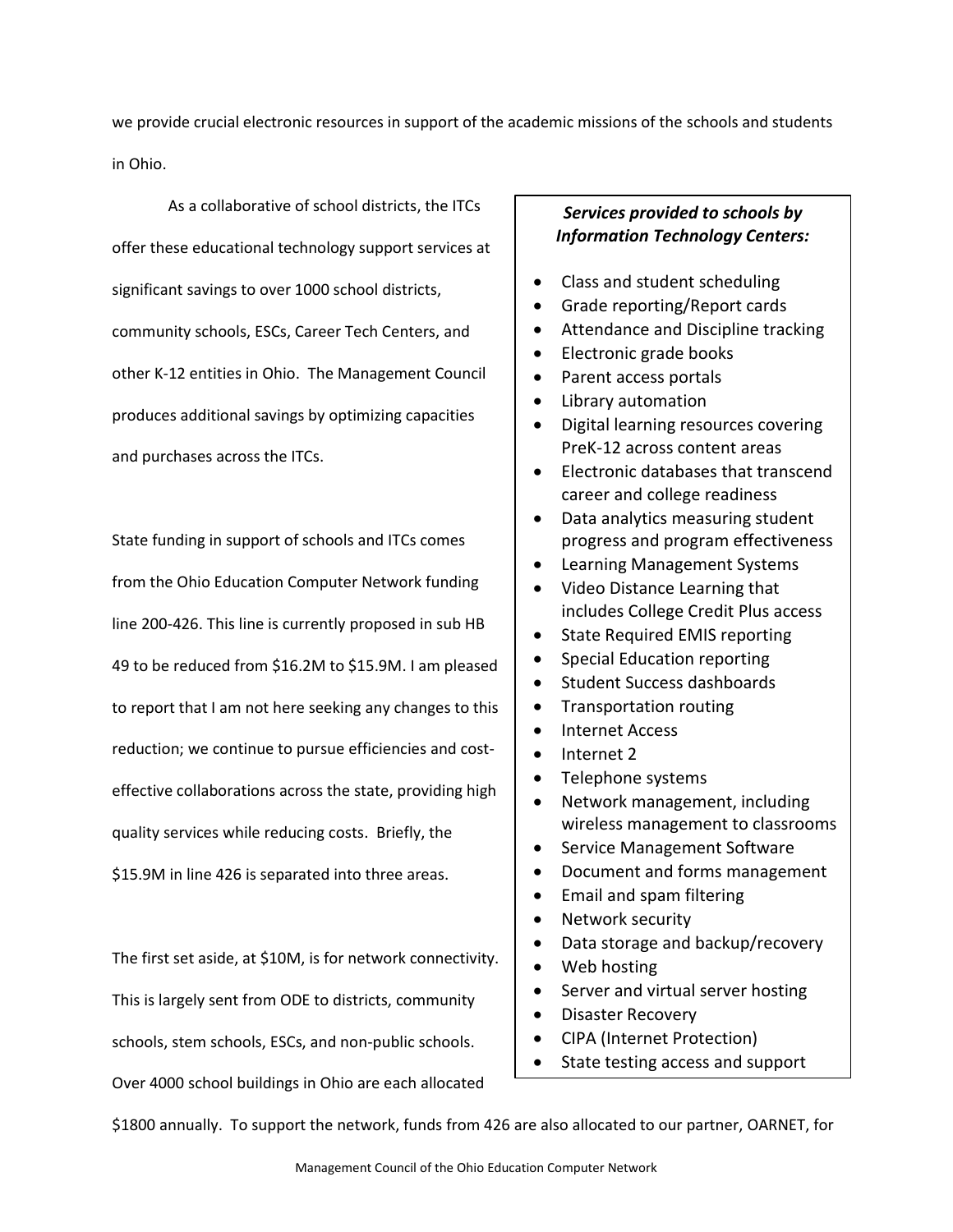network operations; for a disaster recovery facility supporting the ITCs; and for a service management business intelligence tool (think sophisticated help desk) that provides capabilities to ODE and ITCs.

The second set-aside in line 426, at \$5M, funds ITCs directly to support the fiscal and student data reporting services they provide to schools. This makes up about 4-5% of the typical ITC budget; two decades ago the 426 line was much larger, constituting nearly 50% of ITC budgets. ITCs are now largely funded by their owner school districts.

The remaining \$.9M has traditionally been used by ODE as a partial source of funds to support development and maintenance of the state-owned school finance software package that the Auditor of State's office initiated in the late 1970s.

I wish to underscore the importance of the network support in line 426. In the written testimony I have included a graphic demonstrating the remarkable growth (and dependence) of Ohio's schools on state network and Internet resources.



In the graphic you will see that in the past 7 years, schools' monthly use of Internet through the ITCs has grown from 5 gigabits to nearly 100 gigabits (or 100,000 megabits) – almost 20 times – while the price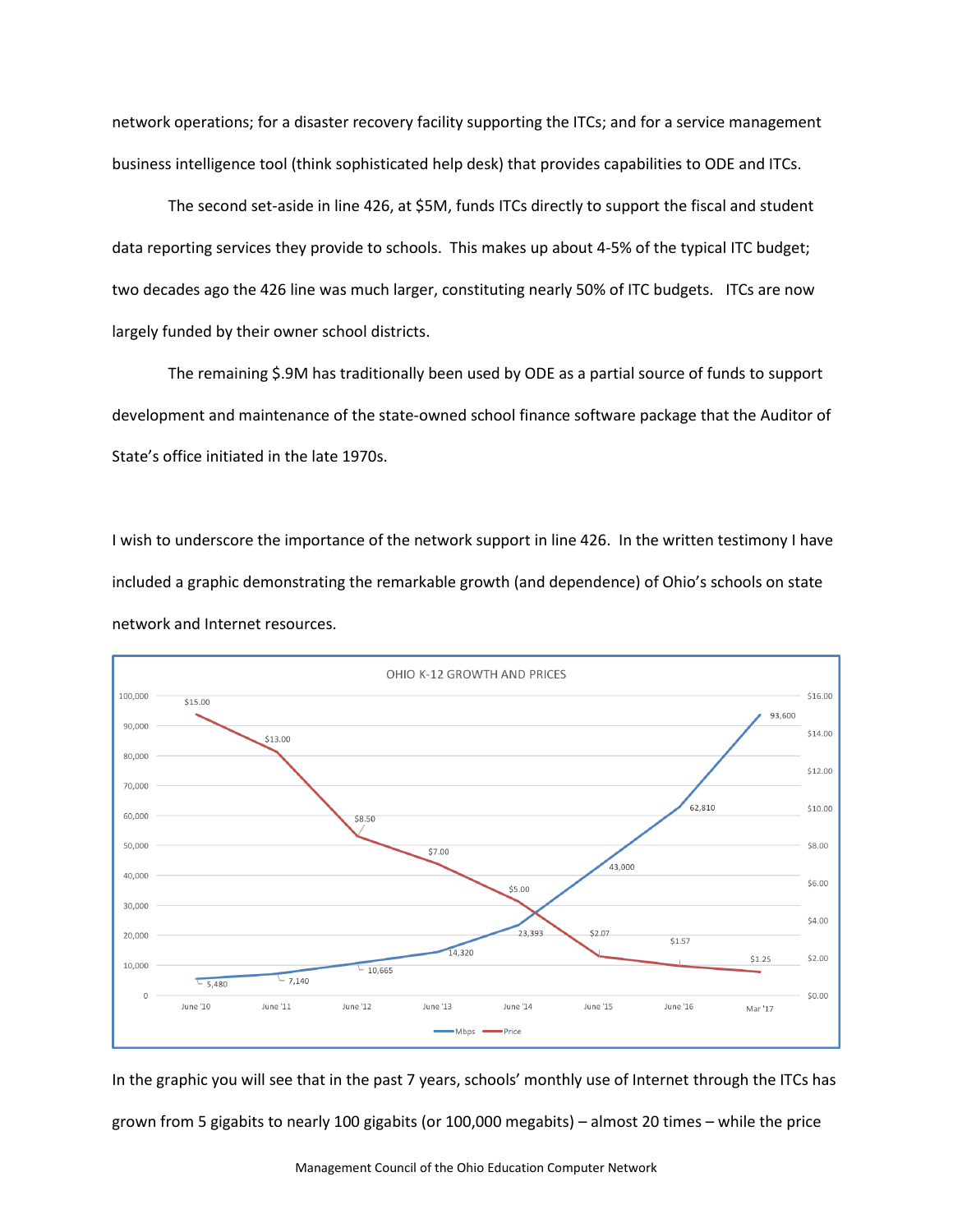per megabit through the Ohio network has fallen from \$15 to \$1.25 (decreasing over 90%), and when one factors in eRate, there are schools in Ohio getting Internet access for a few pennies per megabit. This accelerating consumption of digital resources in Ohio's schools (such as those resources provided by INFOhio and the Management Council) demonstrates the important role technology plays in today's educational environment. This expanded network capacity also supports Ohio testing to move fully online for the first time this year. And state support for this infrastructure enables local funds to be spent on computers and resources for students in the classroom.

This brings me to the second budget line I would like to address, and that is the 465 line, which is focused on Technology Integration and Professional Development. Until the last biennium, INFOhio, which is a division within the Management Council was funded through the 426 line. In 2015, ODE moved INFOhio to the 465 line, as INFOhio's role had evolved from a library automation provider to a robust professional development and digital resource provider for all the schools in Ohio. For context, INFOhio' digital resources are used 173,000 times per day in Ohio's schools.

Because of this evolution in INFOhio's role, the \$2.5M that was allocated to INFOhio each year was moved from line 426 to line 465. However, this shift in 2015 was not well understood nor adequately conveyed. The reduction in line 426 was welcomed in the budget effort back then, of course, and happily assimilated into the biennium budget. However, the corresponding increase in line 465 was not understood as a shift from 426 - it was perceived as an increase and therefore drew negative attention. The \$2.5M that had funded INFOhio in line 426 was reduced to \$1.4M in line 465.

My testimony today on line 465 is focused on affirming the wisdom of your colleagues in the House, which has voted to restore the \$1.1M that was inadvertently removed two years ago. This restoration of funds assures that a host of critical learning, instructional, and research resources will remain central